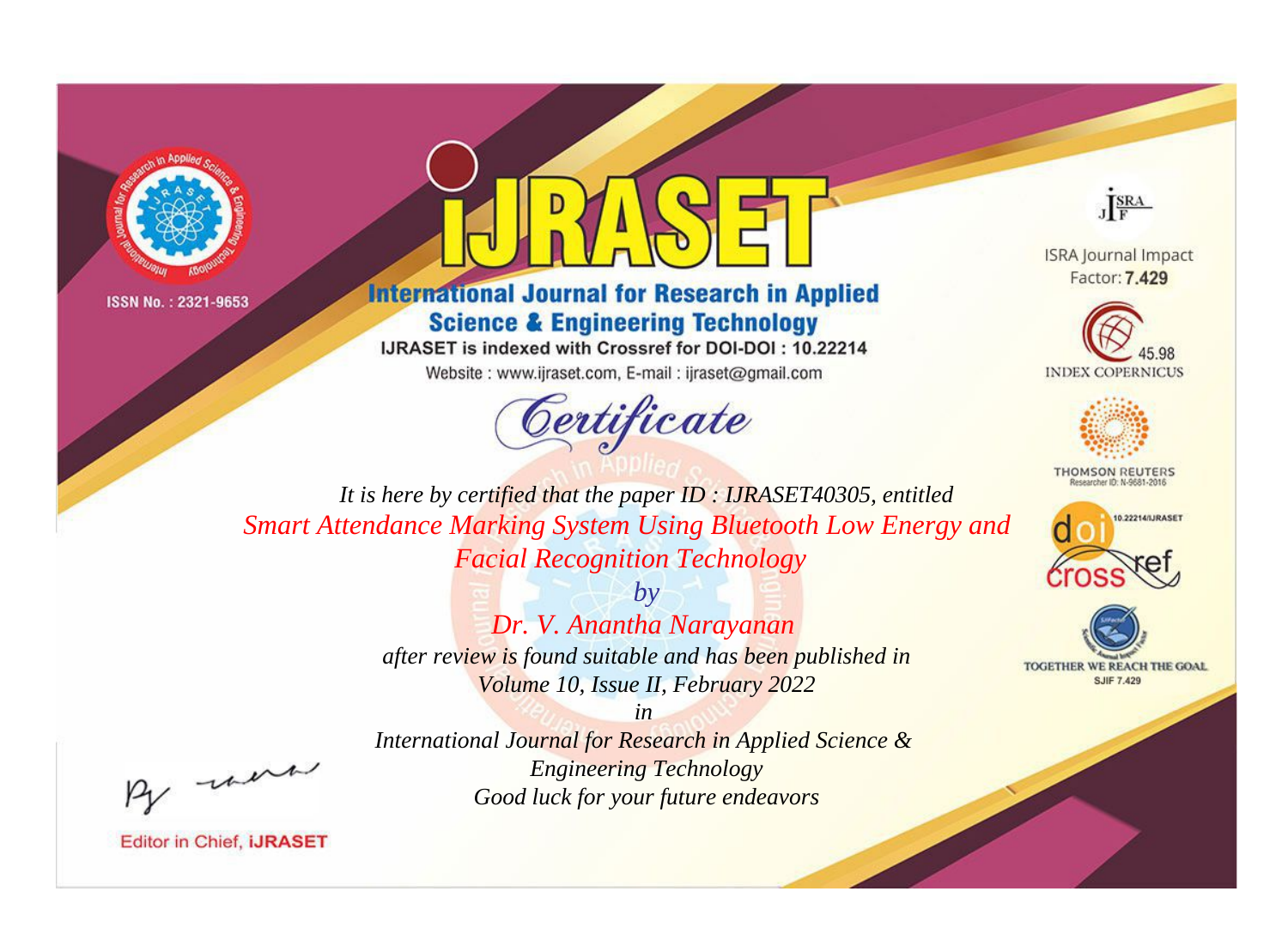



**International Journal for Research in Applied Science & Engineering Technology** 

IJRASET is indexed with Crossref for DOI-DOI: 10.22214

Website: www.ijraset.com, E-mail: ijraset@gmail.com





**ISRA Journal Impact** Factor: 7.429





**THOMSON REUTERS** 



TOGETHER WE REACH THE GOAL **SJIF 7.429** 

*It is here by certified that the paper ID : IJRASET40305, entitled Smart Attendance Marking System Using Bluetooth Low Energy and Facial Recognition Technology*

> *S. Sriram after review is found suitable and has been published in Volume 10, Issue II, February 2022*

> > *in*

*by*

, un

*International Journal for Research in Applied Science & Engineering Technology Good luck for your future endeavors*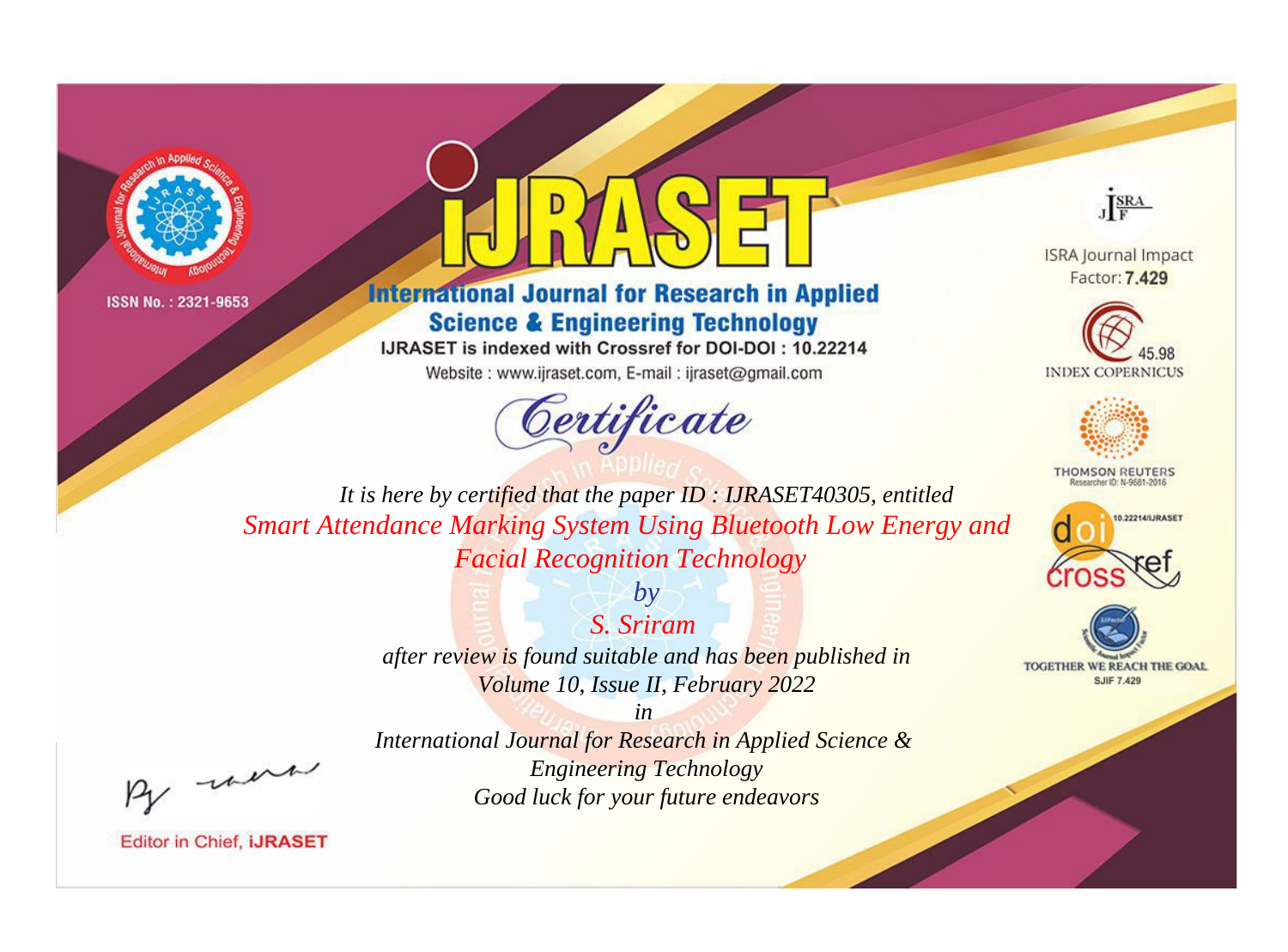



**International Journal for Research in Applied Science & Engineering Technology** 

IJRASET is indexed with Crossref for DOI-DOI: 10.22214

Website: www.ijraset.com, E-mail: ijraset@gmail.com





**ISRA Journal Impact** Factor: 7.429





**THOMSON REUTERS** 



TOGETHER WE REACH THE GOAL **SJIF 7.429** 

*It is here by certified that the paper ID : IJRASET40305, entitled Smart Attendance Marking System Using Bluetooth Low Energy and Facial Recognition Technology*

> *by Aswin Raamanathan M after review is found suitable and has been published in Volume 10, Issue II, February 2022*

> *in International Journal for Research in Applied Science & Engineering Technology Good luck for your future endeavors*

, un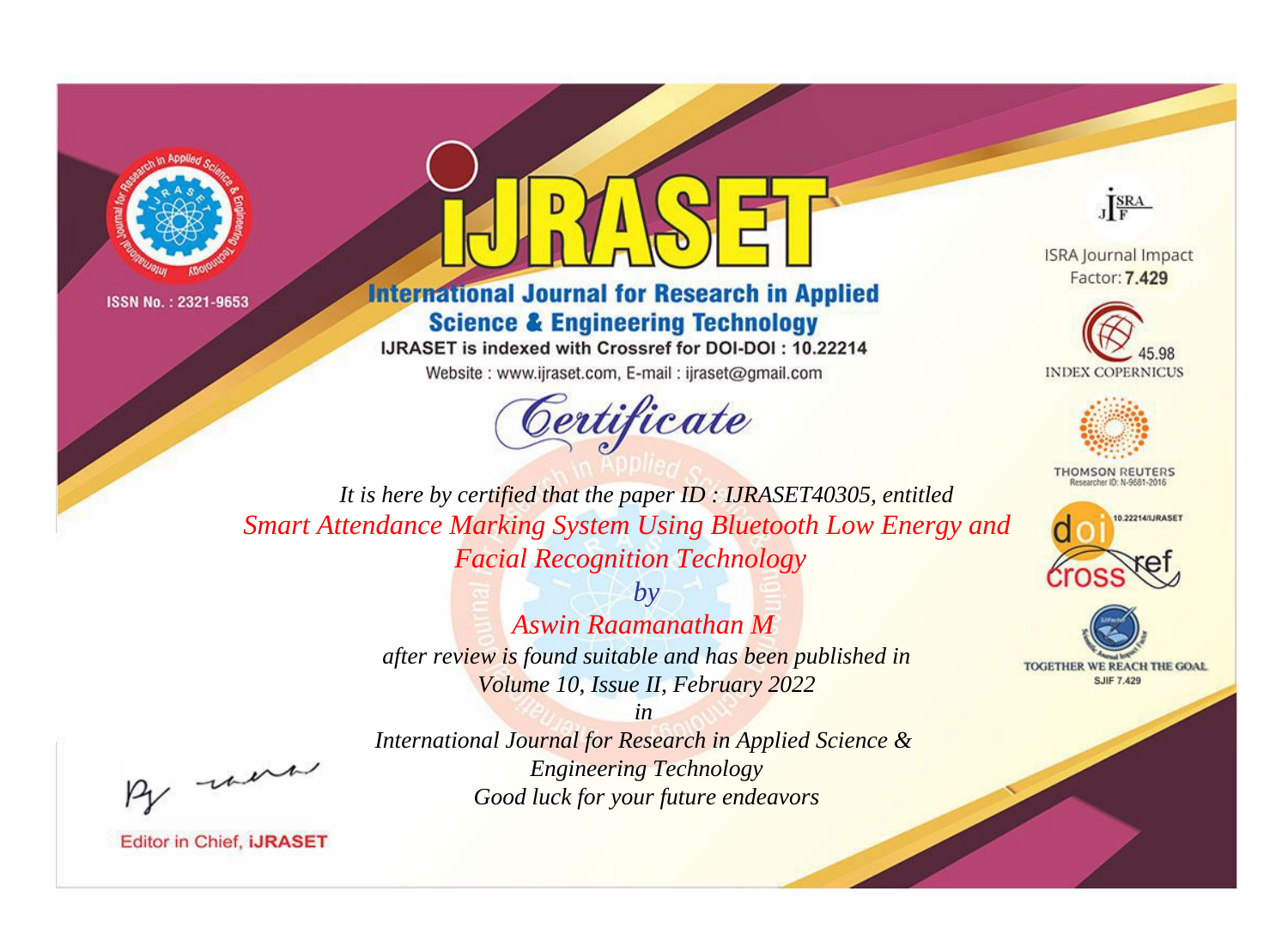



**International Journal for Research in Applied Science & Engineering Technology** 

IJRASET is indexed with Crossref for DOI-DOI: 10.22214

Website: www.ijraset.com, E-mail: ijraset@gmail.com





**ISRA Journal Impact** Factor: 7.429





**THOMSON REUTERS** 



TOGETHER WE REACH THE GOAL **SJIF 7.429** 

*It is here by certified that the paper ID : IJRASET40305, entitled Smart Attendance Marking System Using Bluetooth Low Energy and Facial Recognition Technology*

> *by Nikhil Chandra after review is found suitable and has been published in Volume 10, Issue II, February 2022*

, un

*International Journal for Research in Applied Science & Engineering Technology Good luck for your future endeavors*

*in*